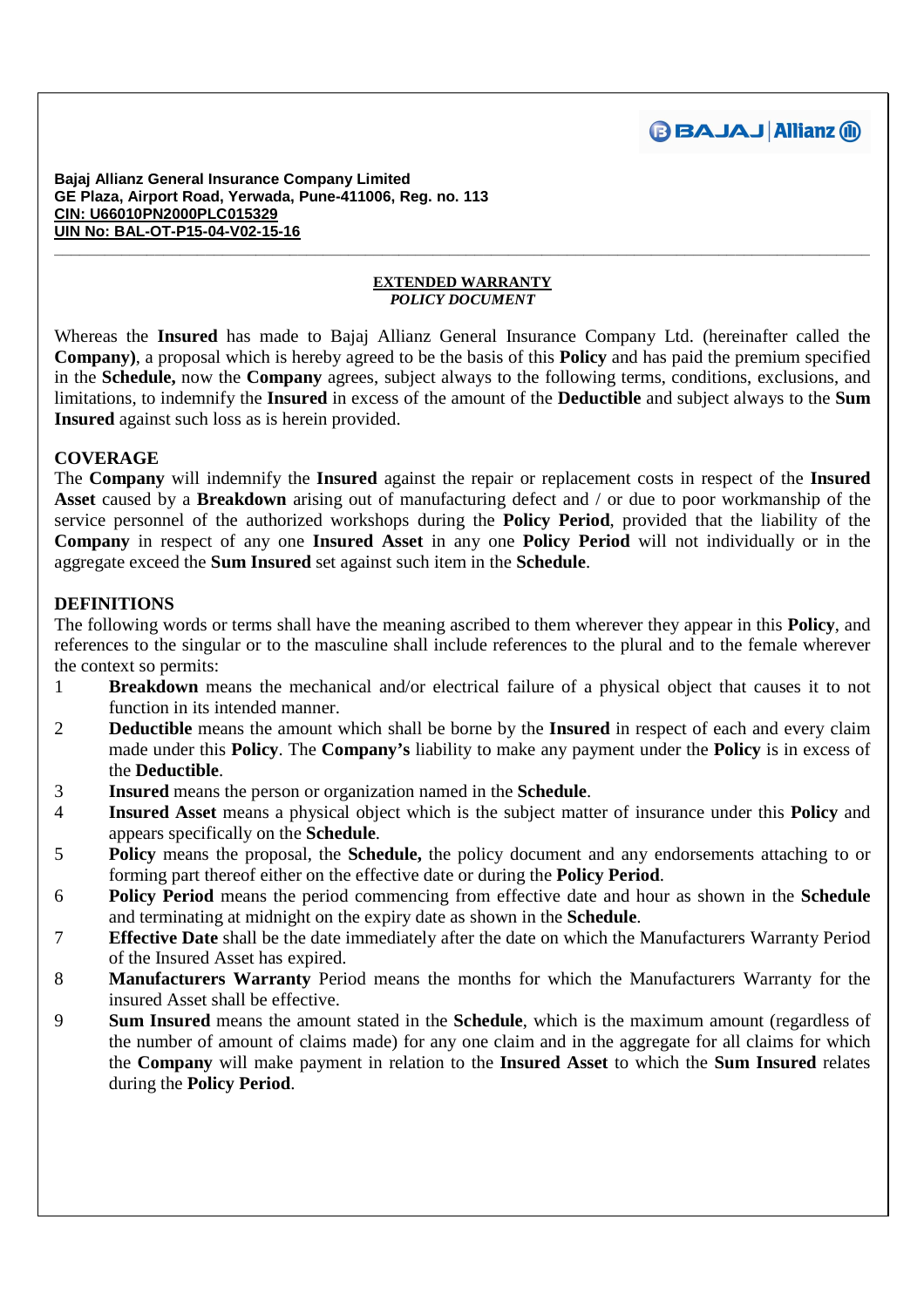

# **SPECIAL CONDITION**

1. The **Sum Insured** in respect of each **Insured Asset** must equal the original purchase price of the **Insured Asset**.

**\_\_\_\_\_\_\_\_\_\_\_\_\_\_\_\_\_\_\_\_\_\_\_\_\_\_\_\_\_\_\_\_\_\_\_\_\_\_\_\_\_\_\_\_\_\_\_\_\_\_\_\_\_\_\_\_\_\_\_\_\_\_\_\_\_\_\_\_\_\_\_\_\_\_\_\_\_\_\_\_\_\_\_\_\_\_\_\_\_\_\_\_\_\_\_\_\_** 

# **EXCLUSIONS**

The **Company** is not liable for and no indemnity will be provided in respect of any loss **arising out o**f, caused by, occasioned by, attributable to or howsoever connected to:

- 1. Any claim falling beyond the expiry date as shown in the schedule.
- 2. **Deductible: For Partial Loss Claims:** As applicable and mentioned in the Schedule. **For Total Loss Claims:** No deductible is applicable.
- 3. Loss or damage arising out of the **Insured Asset** not being used in accordance with manufacturer's instructions.
- 4. Loss or damage for which the manufacturer of the **Insured Asset** is responsible under a guarantee and/or warranty.
- 5. Loss or damage arising out of improper use of the **Insured Asset**
- 6. Loss or damage arising out of modification or alteration of any nature made in the electrical circuitry and/or **physical con**struction of the **Insured Asset**.
- 7. Where repair work is carried out by persons/agency that are not authorized by the **Company**
- 8. Inconsequential aspects such as noises, vibrations, oil seepage and sensations that do not lead to dismal performance of the **Insured Asset**.
- 9. Loss or damage to accessories used in connection with the **Insured Asset** that were not supplied at the time of purchase of the **Insured Asset** by the **Insured**.
- 10. Replacement of any consumable item of the **Insured Asset**, including but not limited to batteries, bulbs, plugs, cables, ribbons, belts, tapes, fuses, filters, toner or software.
- 11. Defects or faults that were not covered under the manufacturer's warranty.
- 12. Loss or damage due to or consequent upon wear and tear and/or gradual deterioration of the **Insured Asset**.
- 13. Loss or damage arising out of improper or abnormal electrical/gas/water supply or signal connection to the **Insured Asset**.
- 14. The cost of transporting the **Insured Asset** to and/or from the place of repair.
- 15. Loss or damage caused by or arising out of the willful acts or willful gross negligence or fraudulent acts of the **Insured** and/or **Insured's** family and/or **Insured's** employees.
- 16. **Insured's** consequential losses of any kind and/or legal liability of any kind.
- 17. Failure of parts which are subject to recall by manufacturer of the **Insured Asset**.
- 18. The cost of repairing, restoring or reconfiguring computer software.
- 19. Any cost incurred with maintenance of the **Insured Asset**, including parts replaced in course of such maintenance operations.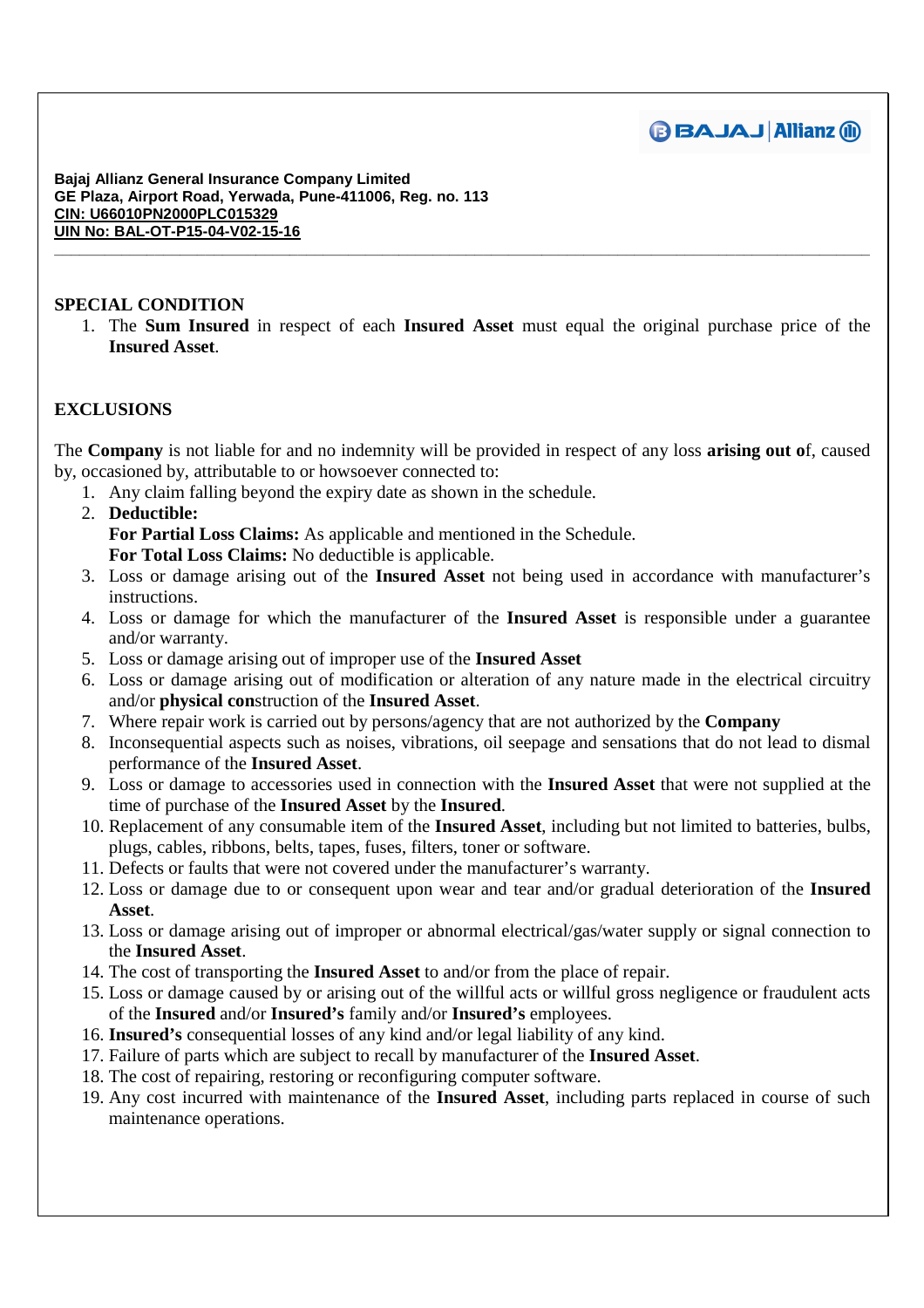

- 20. Loss or damage due to corrosion, rust, denting, scratching, blockages or dust.
- 21. Where the original serial number is removed, obliterated or altered from **Insured Asset**.
- 22. Loss or damage arising out of improper storage or transportation of the **Insured Asset**.
- 23. The cost of installing any optiona**l attachment** to the **Insured Asset**.
- 24. Loss or damage due to use of non-genuine parts and/or non-genuine oils.
- 25. Where there is a change of ownership of the **Insured Asset**.
- 26. Mechanical and/or electrical breakdown caused by overloading, strain, overrunning, freezing, excessive pressure, short-circuiting, heating of the **Insured Asset**.

**\_\_\_\_\_\_\_\_\_\_\_\_\_\_\_\_\_\_\_\_\_\_\_\_\_\_\_\_\_\_\_\_\_\_\_\_\_\_\_\_\_\_\_\_\_\_\_\_\_\_\_\_\_\_\_\_\_\_\_\_\_\_\_\_\_\_\_\_\_\_\_\_\_\_\_\_\_\_\_\_\_\_\_\_\_\_\_\_\_\_\_\_\_\_\_\_\_** 

- 27. Service calls which do not involve malfunction or defects in workmanship or material.
- 28. Damages caused by services performed by service personnel of the non-authorized workshops.
- 29. Where the **Insured Asset** is subject to commercial, rental or profit generation purposes.
- 30. Loss or damage arising out of any external cause, including but not limited to fire, theft, explosion, water damage, acts of God, riots/strike/malicious damage, - act of terrorism, corrosion, rust, denting, scratching, animal/insect damage, entry of foreign bodies etc.
- 31. Any circumstance, fact or matter of which the **Insured** was or ought reasonably to have been aware prior to the commencement of the **Policy Period**.
- 32. Ionising, radiation or contamination by radioactivity from any nuclear fuel or from any nuclear waste or from the combustion of nuclear fuel.
- 33. The radioactive toxic explosive or other hazardous properties of any explosive nuclear assembly or nuclear component thereof.
- 34. War, invasion, acts of foreign enemies, hostilities (whether war be declared or not), civil war, rebellion, revolution, insurrection, military or usurped power or confiscation or nationalisation or requisition of or damage to property by or under the order of any government or public local authority.
- 35. Any loss or damage that arises when the **Policy** is not in force due to any reason whatsoever.

# **CLAIM SETTLEMENT**

In the event of a loss, the basis of loss settlement shall be as follows:

- 1. Where an **Insured Asset** can reasonably be repaired or reinstated at a cost less than the replacement cost, the **Company** will indemnify the **Insured** in respect of the expenses necessarily incurred to restore the **Insured Asset** to its state immediately prior to the happening of the insured event. No depreciation shall be deducted..
- 2. In the case of a total loss, the **Company** shall indemnify the **Insured** in respect of the restoration or replacement costs up to the **Sum Insured** set against the **Insured Asset** in the **Schedule**, subject to a depreciation of 10% per annum from the date of manufacture.
- 3. The Company may at its Option repair, reinstate or replace the Insured Asset damaged or destroyed, or any part thereof instead of paying the amount of loss or damage
- 4. The **Company** shall be entitled **to retain** any defective part **replace**d under the **Policy**.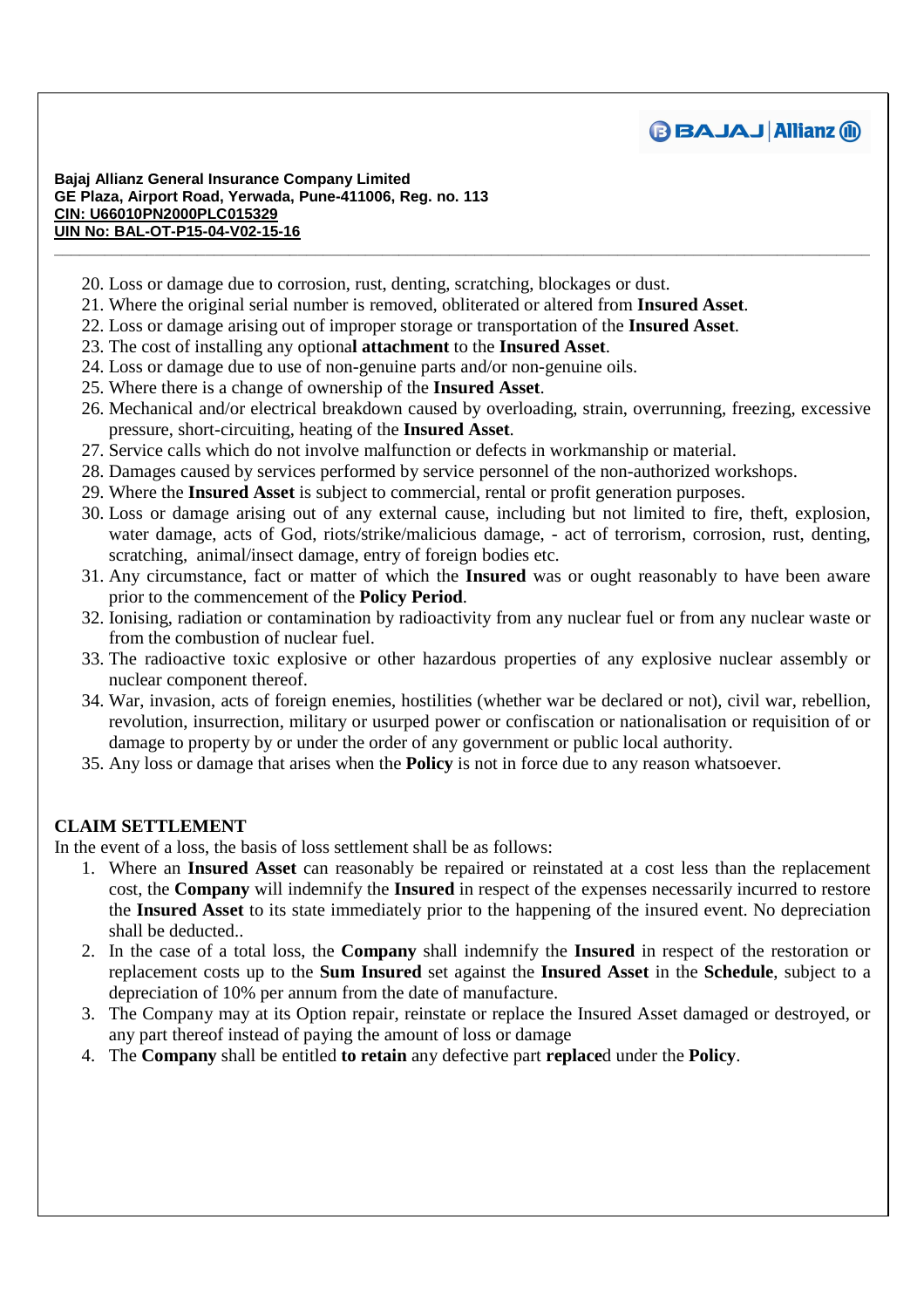

# **GENERAL CONDITIONS**

## 1 **Due Observance**

The due observance of and compliance with the terms, provisions, warranties and conditions of this **Policy** insofar as they relate to anything to be done or complied with by the **Insured** shall be a condition precedent to any liability of the **Company** under this **Policy**.

**\_\_\_\_\_\_\_\_\_\_\_\_\_\_\_\_\_\_\_\_\_\_\_\_\_\_\_\_\_\_\_\_\_\_\_\_\_\_\_\_\_\_\_\_\_\_\_\_\_\_\_\_\_\_\_\_\_\_\_\_\_\_\_\_\_\_\_\_\_\_\_\_\_\_\_\_\_\_\_\_\_\_\_\_\_\_\_\_\_\_\_\_\_\_\_\_\_** 

## 2 **Reasonable Care**

The **Insured** shall:

- a) take all reasonable steps to safeguard the **Insured Asset** against any insured event
- b) take all reasonable steps to prevent a claim from arising under this **Policy**

## 3 **Duties and Obligations after Occurrence of an Insured Event**

Save as more specifically provided for elsewhere in the **Policy**, it is a condition precedent to the **Company's** liability under this **Policy** that, upon the happening of any event giving rise to or likely to give rise to a claim under this **Policy**:

- a) the **Insured** shall immediately and in any event within 14 days give written notice of the same to the address shown in the **Schedule** for this purpose, and in case of notification of an event likely to give rise to a claim to specify the grounds for such belief, and
- b) the **Insured** shall not abandon the **Insured Asset**, nor take any steps to rectify/remedy the damage before the same has been approved by the **Company** or any of its representatives and appointees, and
- c) the **Insured** shall within 28 days deliver to the **Company** its completed claim form detailing the loss or damage that has occurred and an estimate of the quantum of any claim along with all documentation required to support and substantiate the amount sought from the **Company**, and
- d) the **Insured** shall expeditiously provide the **Company** and its representatives and appointees with all the information, assistance, records and documentation that they might reasonably require, and
- e) the **Insured** shall allow the **Company** and its representatives and appointees to inspect the **Insured Asset** or any other material items, as per 'the Right to Inspect' Clause.

# 4 **Right to Inspect**

If required by the **Company,** its representatives and appointees, including a loss assessor or a surveyor appointed in that behalf, shall in case of any loss or any circumstances that have given rise to a claim under the **Policy** be permitted at all reasonable times to examine into the circumstances of such loss. The **Insured** shall, on being required so to do by the **Company**, produce all books of accounts, receipts, documents relating to or containing entries relating to the loss or such circumstance in his possession and furnish copies of or extracts from them as may be required by the **Company** so far as they relate to such claims or will in any way assist the **Company** to ascertain in the correctness thereof or the liability of the **Company** under the **Policy**.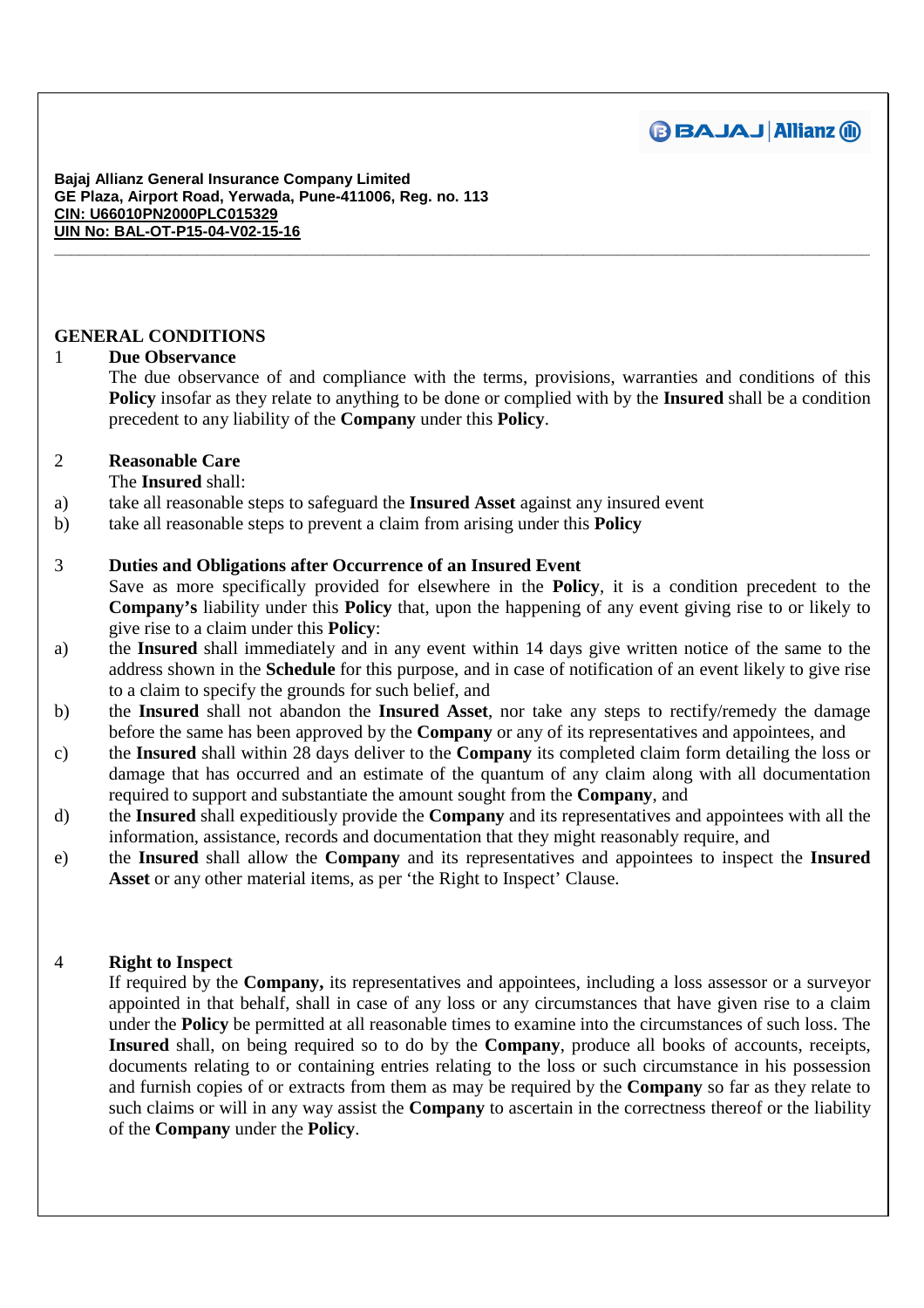

## 5 **Contribution**

If, at the time of any claim, there is, or but for the existence of this **Policy,** would be any other policy of indemnity or insurance in favour of or effected by or on behalf of the **Insured** applicable to such claim, then the **Company** shall not be liable to pay or contribute more than its rateable proportion of any loss or damage.

**\_\_\_\_\_\_\_\_\_\_\_\_\_\_\_\_\_\_\_\_\_\_\_\_\_\_\_\_\_\_\_\_\_\_\_\_\_\_\_\_\_\_\_\_\_\_\_\_\_\_\_\_\_\_\_\_\_\_\_\_\_\_\_\_\_\_\_\_\_\_\_\_\_\_\_\_\_\_\_\_\_\_\_\_\_\_\_\_\_\_\_\_\_\_\_\_\_** 

## 6 **Subrogation**

The **Insured** and any claimant under this **Policy** shall at the expense of the **Company** do or concur in doing or permit to be done all such acts and things that may be necessary or reasonably required by the **Company** for the purpose of enforcing any civil or criminal rights and remedies or obtaining relief or indemnity from other parties to which the **Company** shall be or would become entitled or subrogated upon the **Company** paying for or making good any loss or damage under this **Policy** whether such acts and things shall be or become necessary or required before or after the **Insured**'s indemnification by the **Company**.

#### 7 **Fraud**

If the **Insured** or any claimant under this **Policy** shall make or advance any claim knowing the same to be false or fraudulent as regards amount or otherwise, this **Policy** shall be void and all claims or payments hereunder shall be forfeited.

# 8 **Cancellation**

- a) This **Policy** may be cancelled by or on behalf of the **Company** by giving the **Insured** at least 15 days written notice and in such event the **Company** shall refund to the **Insured** a pro-rata premium for the unexpired **Policy Period**. For the avoidance of doubt, the **Company** shall remain liable for any claim that was made prior to the date upon which this insurance is cancelled.
- b) This Policy may be cancelled by the **Insured** at any time by giving at least 15 days written notice to the **Company**. If the **Policy** is cancelled prior to commencement of the **Policy Period**, the **Company** will refund 100% of the premium to the **Insured**, subject to a retention of Rs. 75 towards administrative costs. If, however, the **Policy** is cancelled after the commencement of the **Policy Period**, the **Company** will refund premium on a pro-rata basis by reference to the time cover is provided, subject to a minimum retention of premium of 25%. No refund of premium shall be due on cancellation if a claim has been made under this **Policy**.

#### 9 **Dispute Resolution**

a) If any dispute or difference shall arise as to the quantum to be paid under this **Policy** (liability being otherwise admitted), such difference shall independently of all other question be referred to the decision of a sole arbitrator to be appointed in writing by the parties to or if they cannot agree upon a single arbitrator within 30 days of any party invoking arbitration, the same shall be referred to a panel of three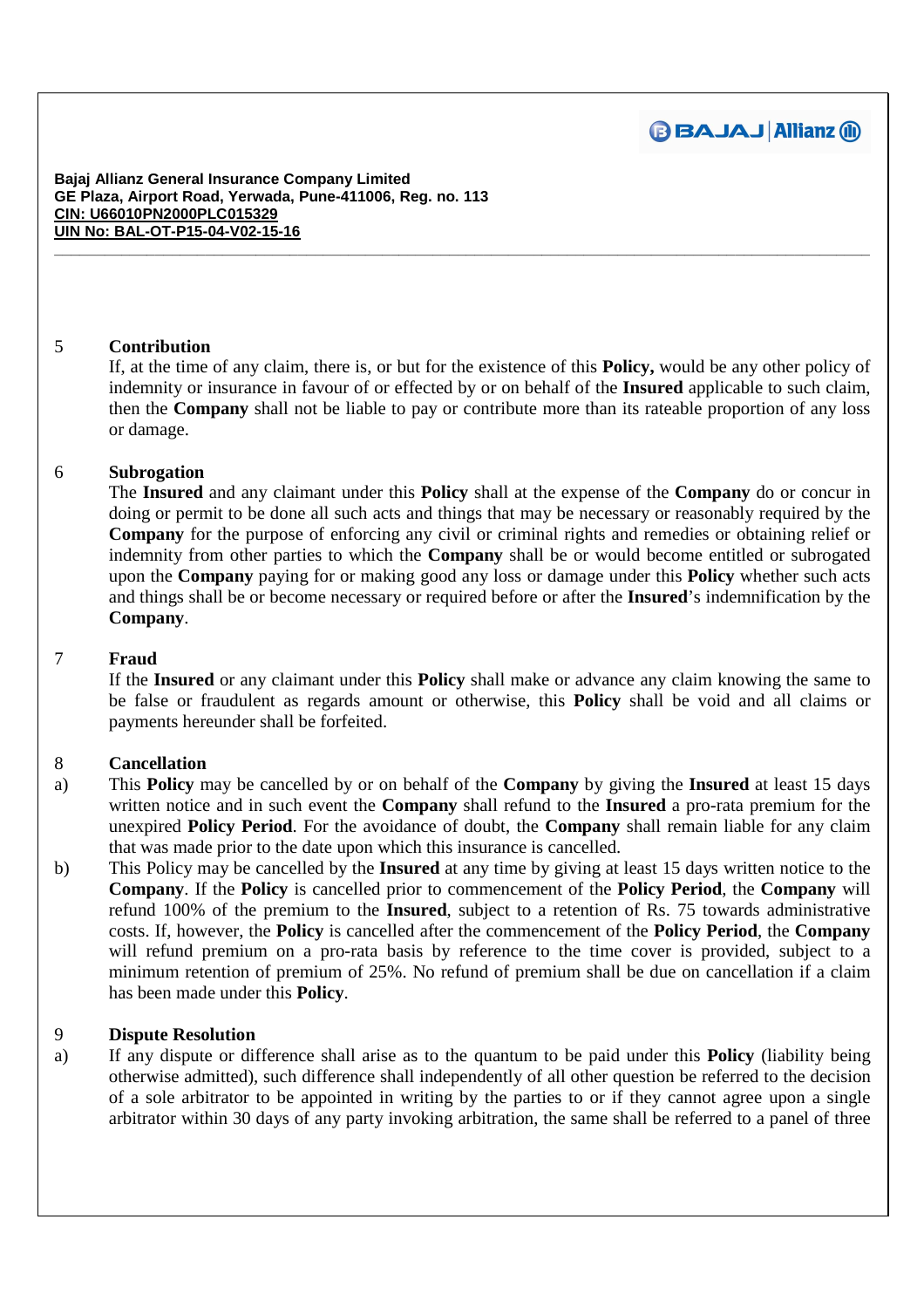

arbitrators, comprising of two arbitrators one to be appointed by each of the parties to the dispute/ difference and the third arbitrator to be appointed by such two arbitrators and arbitration shall be conducted under and in accordance with the provisions of the Arbitration and Conciliation Act, 1996. The law of the arbitration will be Indian law, and the seat of arbitration and venue for all hearings shall be within India.

b) It is clearly agreed and understood that no difference or dispute shall be referable to arbitration as herein before provided if the **Company** has disputed or not accepted liability under or in respect of this **Policy**.

**\_\_\_\_\_\_\_\_\_\_\_\_\_\_\_\_\_\_\_\_\_\_\_\_\_\_\_\_\_\_\_\_\_\_\_\_\_\_\_\_\_\_\_\_\_\_\_\_\_\_\_\_\_\_\_\_\_\_\_\_\_\_\_\_\_\_\_\_\_\_\_\_\_\_\_\_\_\_\_\_\_\_\_\_\_\_\_\_\_\_\_\_\_\_\_\_\_** 

- c) It is hereby expressly stipulated and declared that it shall be a condition precedent to any right of action or suit upon this **Policy** that the award by such arbitrator/ arbitrators of the amount of the loss or damage shall be first obtained.
- d) It is also hereby further expressly agreed and declared that if the **Company** shall disclaim liability to the **Insured** for any claim hereunder and such claim shall not, within 12 calendar months from the date of such disclaimer have been made the subject matter of a suit in a court of law, then the claim shall for all purposes be deemed to have been abandoned and shall not thereafter be recoverable hereunder.
- e) In the event that these arbitration provisions shall be held to be invalid then all such disputes or differences shall be referred to the exclusive jurisdiction of the Indian Courts

## 10 **Notices**

- a) Any and all notices and declarations for the attention of the **Company** shall be submitted in writing and shall be delivered to the address specified in the **Schedule**
- b) Any and all notices and declarations for the attention of the **Insured** shall be posted to the **Insured**'s address stated in the **Schedule**

# 11 **Governing Law**

The construction, interpretation and meaning of the provisions of this **Policy** shall be determined in accordance with Indian law. The section headings of this **Policy** are included for descriptive purposes only and do not form part of this **Policy** for the purpose of its construction or interpretation.

# 12 **Entire Contract**

This **Policy** constitutes the complete contract of insurance. No change or alteration in this **Policy** shall be valid or effective unless approved in writing by the **Company**, which approval shall be evidenced by an endorsement on the **Policy**.

# 13 **Territorial Limits**

This **Policy** covers insured events arising during the **Policy Period** within India. The **Company's**  liability to make any payment shall be to make payment within India and in Indian Rupees only.

#### 14 **Renewal Notice**

The **Company** shall not be bound any renewal premium nor give notice that such is due. Every renewal premium (which shall be paid and accepted in respect of this **Policy**) shall be so paid and accepted upon the distinct understanding that no alteration has taken place in the facts contained in the proposal or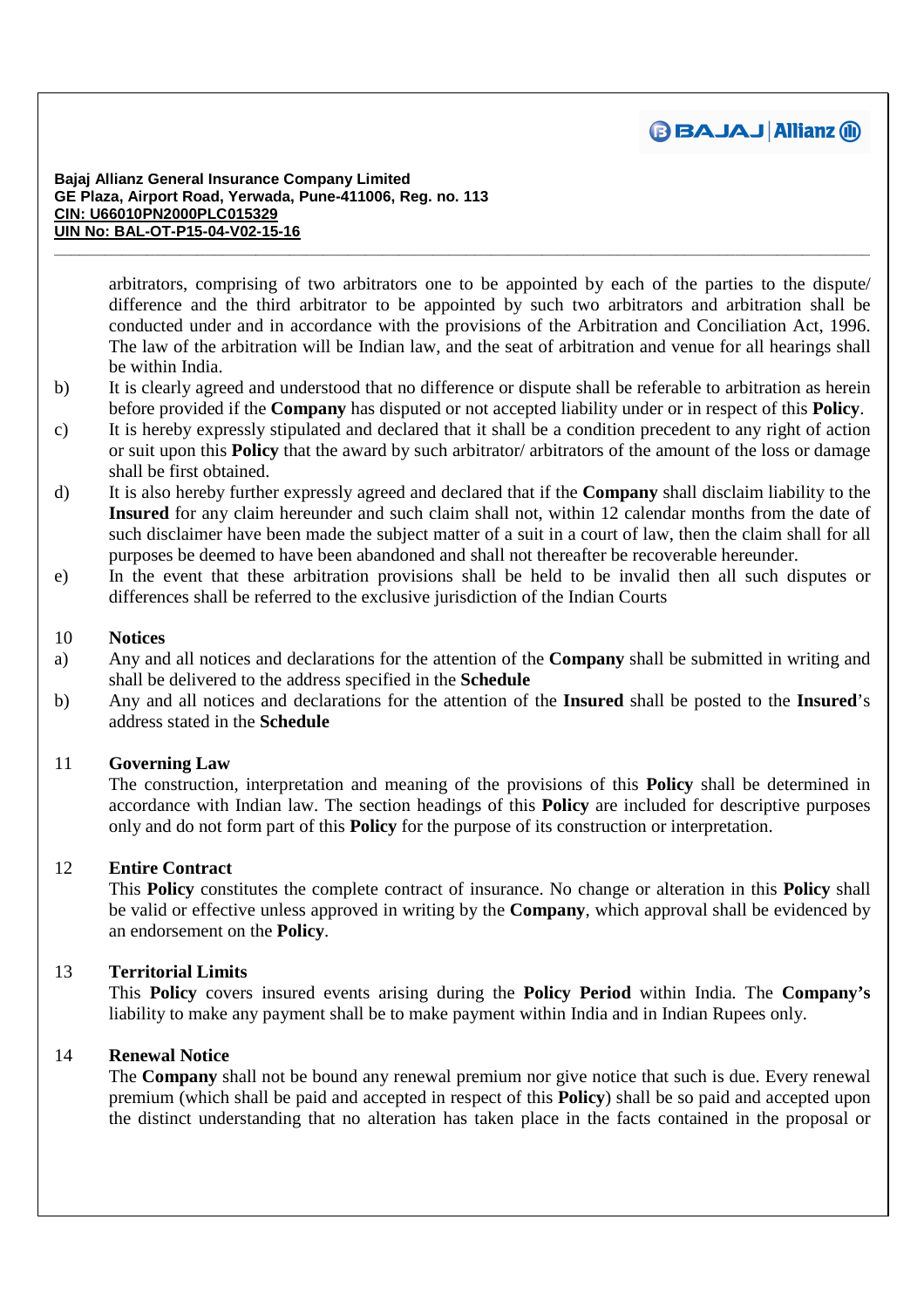

> declaration herein before mentioned and that nothing is known to the **Insured** that may result in enhancement of the risk of the **Company** under this **Policy**. No renewal receipt shall be valid unless it is on the printed form of the **Company** and signed by an authorized official of the **Company**.

**\_\_\_\_\_\_\_\_\_\_\_\_\_\_\_\_\_\_\_\_\_\_\_\_\_\_\_\_\_\_\_\_\_\_\_\_\_\_\_\_\_\_\_\_\_\_\_\_\_\_\_\_\_\_\_\_\_\_\_\_\_\_\_\_\_\_\_\_\_\_\_\_\_\_\_\_\_\_\_\_\_\_\_\_\_\_\_\_\_\_\_\_\_\_\_\_\_** 

# 15 **Resolving Issues**

We do our best to ensure that our customers are delighted with the service they receive from Bajaj Allianz. If you are dissatisfied we would like to inform you that we have a procedure for resolving issues, as mentioned herein below. Please include your **policy** number in any communication. This will help us deal with the issue more efficiently. If you don't have it, please call your Branch office.

#### **First Step**

 Initially, we suggest you contact the Branch Manager / Regional Manager of the local office which has issued the policy. The address and telephone number will be available in the policy.

#### **Second Step**

 Naturally, we hope the issue can be resolved to your satisfaction at the earlier stage itself. But if you feel dissatisfied with the suggested resolution of the issue after contacting the local office, please e-mail or write to:

#### **Customer Care Cell**

Bajaj Allianz General Insurance Co. Ltd GE Plaza, Airport Road, Yerawada, Pune 411 006 E-mail: customercare@bajajallianz.co.in

 If you are still not satisfied, you can approach the Insurance Ombudsman in the respective area for resolving the issue. The contact details of the Ombudsman offices are mentioned below:

| <b>Areas of Jurisdiction</b> | <b>Office of the Ombudsman</b>                         |
|------------------------------|--------------------------------------------------------|
|                              | 2nd Flr., Ambica House, Nr. C.U. Shah College, 5,      |
| Gujarat, UT of Dadra &       | Navyug Colony, Ashram Road, AHMEDABAD -                |
| Nagar Haveli,                | 380014                                                 |
| Daman and Diu                | (O) 079-27546150, 27546139, Fax:079-27546142           |
|                              | 1st Floor, 117, Zone-II, (Above D.M. Motors Pvt. Ltd.) |
|                              | Maharana Pratap Nagar, BHOPAL - 462 011                |
| Madhya Pradesh &             | (O) 0755-2769200, 2769202, 2769201, Fax:0755-          |
| Chhattisgarh                 | 2769203                                                |
|                              |                                                        |
| Orissa                       | 62, Forest Park, BHUBANESWAR - 751 009 (O) 0674-       |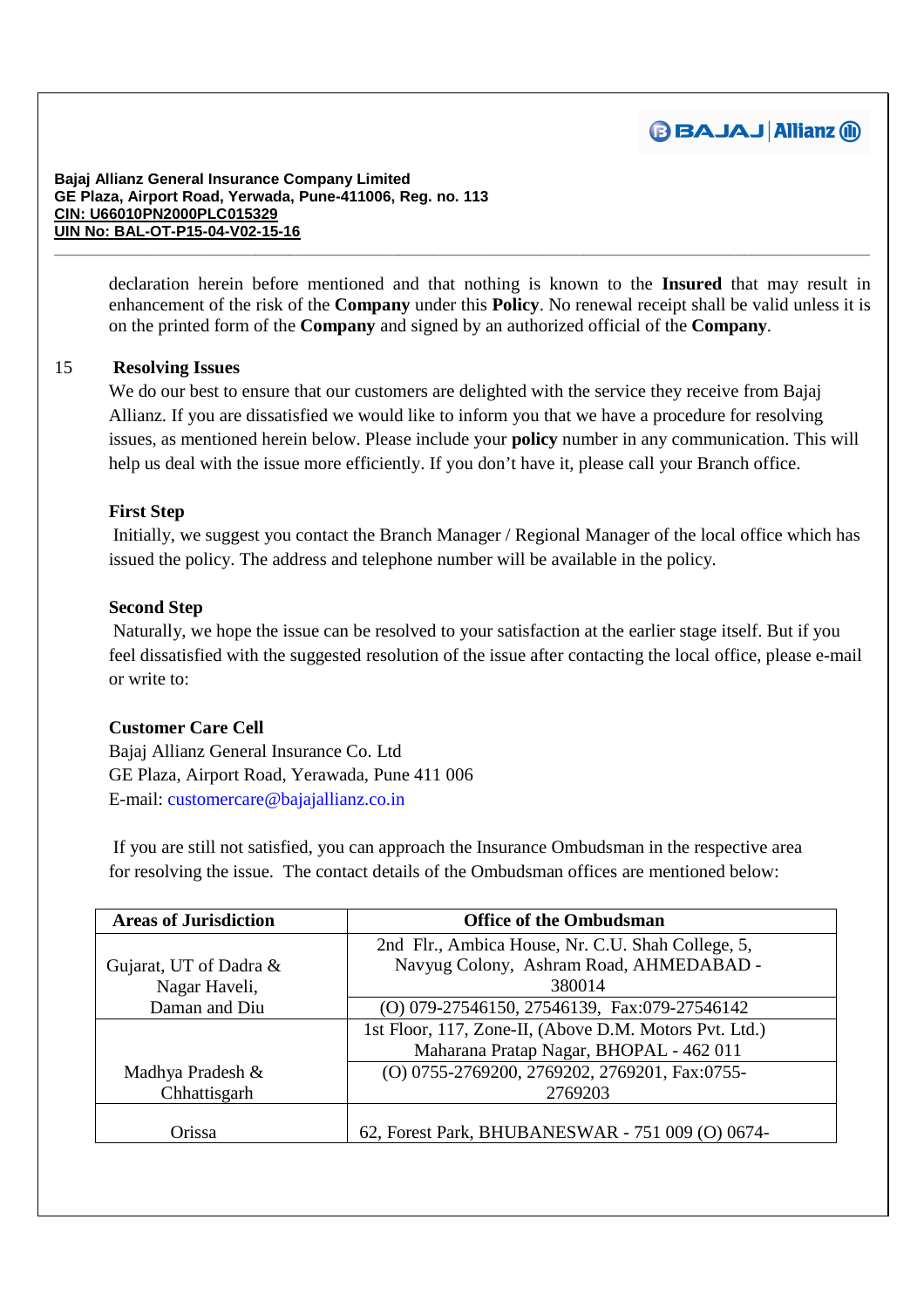# **BBAJAJ Allianz @**

#### **Bajaj Allianz General Insurance Company Limited GE Plaza, Airport Road, Yerwada, Pune-411006, Reg. no. 113 CIN: U66010PN2000PLC015329 UIN No: BAL-OT-P15-04-V02-15-16**

|                          | 2535220, 2533798, Fax:0674-2531607                       |
|--------------------------|----------------------------------------------------------|
| Punjab, Haryana,         | S.C.O. No. 101,102 & 103, 2nd Floor, Batra Building,     |
| Himachal Pradesh,        | Sector 17-D, CHANDIGARH - 160 017                        |
| Jammu & Kashmir,         | (O) 0172-2706196, 2705861, EPBX: 0172-2706468,           |
| UT of Chandigarh         | Fax: 0172-2708274                                        |
| Tamil Nadu, UT-          |                                                          |
| Pondicherry Town         | Fatima Akhtar Court, 4th Flr., 453(old 312), Anna Salai, |
| and Karaikal (which      | Teynampet, CHENNAI -600 018                              |
| are part of UT of        |                                                          |
| Pondicherry)             | (O) 044-24333678, 24333668, Fax: 044-24333664            |
|                          | 2/2 A, 1st Floor, Universal Insurance Bldg., Asaf Ali    |
|                          | Road, NEW DELHI - 110 002                                |
|                          | (O) 011-23239611,23237539, 23237532, Fax: 011-           |
| Delhi & Rajashthan       | 23230858                                                 |
| Assam, Meghalaya,        |                                                          |
| Manipur, Mizoram,        | Aquarius, Bhaskar Nagar, R.G. Baruah Rd.,                |
| Arunachal Pradesh,       | <b>GUWAHATI - 781 021</b>                                |
| Nagaland and             | (O) 0361-2413525, EPBX: 0361-2415430, Fax: 0361-         |
| Tripura                  | 2414051                                                  |
| Andhra Pradesh,          | 6-2-46, 1st Floor, Moin Court, Lane Opp.Saleem           |
| Karnataka and UT of      | Function Palace, A. C. Guards, Lakdi-Ka-pool,            |
| $Yanam - a$ part of      | HYDERABAD - 500 004.                                     |
| the UT of                | (O) 040-23325325, 23312122, 65504123, Fax:040-           |
| Pondicherry              | 23376599                                                 |
| Kerala, UT of (a)        | 2nd Flr., CC 27/2603, Pulinat Building, Opp. Cochin      |
| Lakshadweep, (b)         | Shipyard, M.G. Road, ERNAKULAM - 682 015                 |
| Mahe $-$ a part of UT    | (O) 0484-2358734, 2359338, 2358759, Fax:0484-            |
| of Pondicherry           | 2359336                                                  |
|                          |                                                          |
| West Bengal, Bihar,      | North British Bldg. 29, N. S. Road, 3rd Flr., KOLKATA    |
| Jharkhand and UT of      | $-700001$ .                                              |
| Andeman & Nicobar        | (O) 033-22134869, 22134867, 22134866, Fax: 033-          |
| Islands, Sikkim          | 22134868                                                 |
|                          | Jeevan Bhawan, Phase 2, 6th Floor, Nawal Kishore Rd.,    |
|                          | Hazartganj, LUCKNOW - 226 001                            |
| <b>Uttar Pradesh and</b> | (O) 0522-2201188, 2231330, 2231331, Fax:0522-            |
| Uttaranchal              | 2231310                                                  |
|                          | 3rd Flr., Jeevan Seva Annexe, S.V. Road, Santa Cruz      |
| Maharashtra, Goa         | (W), MUMBAI - 400 054                                    |

**\_\_\_\_\_\_\_\_\_\_\_\_\_\_\_\_\_\_\_\_\_\_\_\_\_\_\_\_\_\_\_\_\_\_\_\_\_\_\_\_\_\_\_\_\_\_\_\_\_\_\_\_\_\_\_\_\_\_\_\_\_\_\_\_\_\_\_\_\_\_\_\_\_\_\_\_\_\_\_\_\_\_\_\_\_\_\_\_\_\_\_\_\_\_\_\_\_**